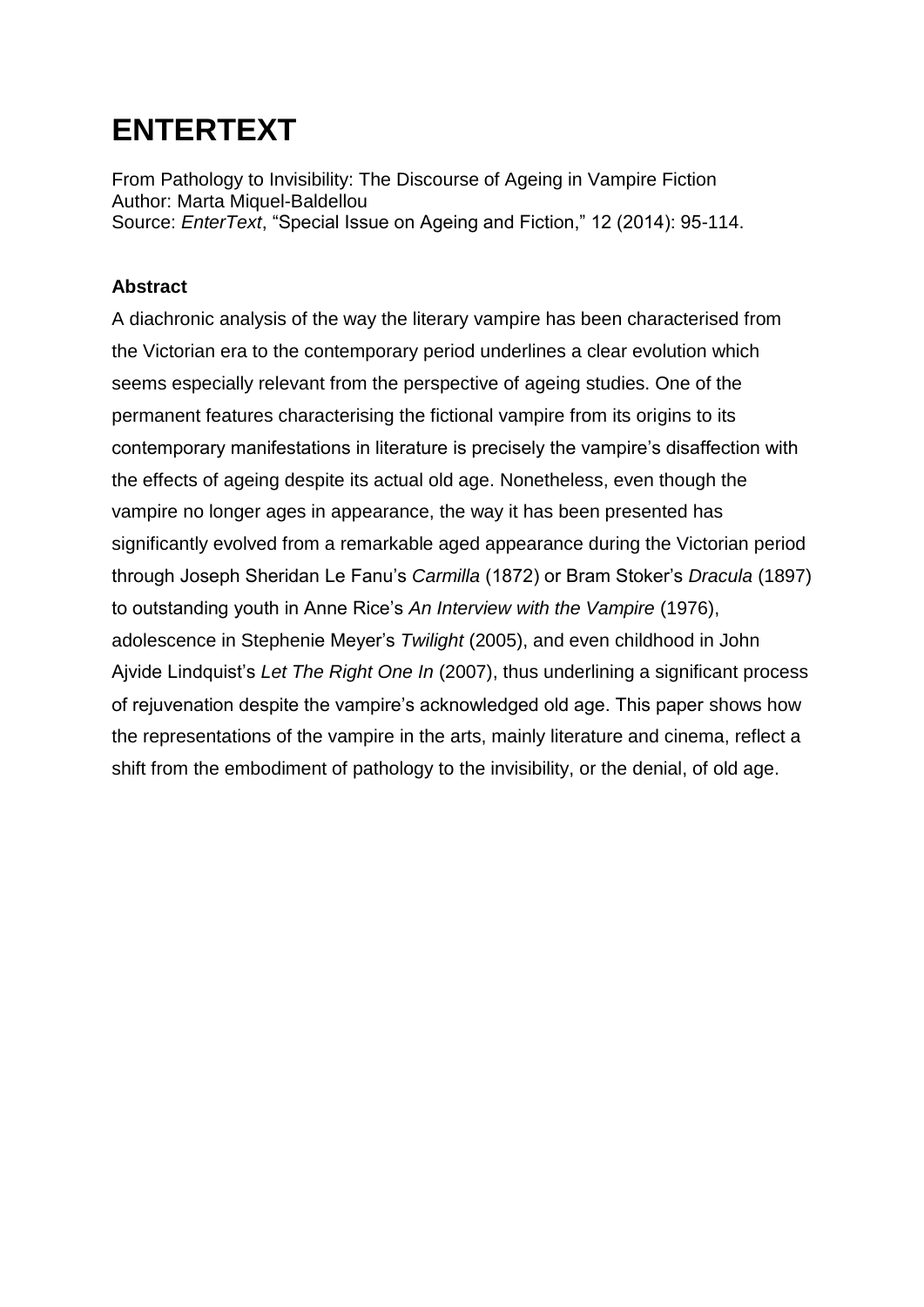## From Pathology to Invisibility: The Discourse of Ageing in Vampire Fiction

Marta Miquel-Baldellou

#### **Ageing and vampire fiction**

The figure of the vampire has been inextricably linked to the history of humanity since ancient and classical times as an embodiment of fear, otherness, evil and the abject. Nonetheless, its manifestations in the domain of literature especially began to proliferate during the Victorian period. According to critics such as Teresa Mangum, ageing became of special interest to Victorians, while the literary vampire became the quintessential personification of old age, displaying both its contradictory and oxymoronic traits as well as reflecting some of the stereotypical values often attached to old age.<sup>1</sup> The vampire is ultimately a being, apparently human, that does not look its real age. It is through deceit that the vampire pretends to be young, despite its blatant actual old age, thus defying moral principles and subverting any socially accepted standards as for how a young and an aged person should behave respectively. Likewise, not only does the vampire problematise the social need to categorise people according to age by means of their appearance, but it also subverts the traditionally established dilemma which usually separates mind and body in old age. A legacy of Descartes' philosophy in the  $17<sup>th</sup>$  century was his thesis of mind-body dualism, which argued that mind and body are distinct, because the nature of the mind, which is a thinking and non-extended thing, is different from that of the body, which is an extended and non-thinking thing. <sup>2</sup> This argument has given shape to the problem of mind-body casual interaction which is still debated today, and which is of relevance to ageing studies inasmuch as the decline of the body and the wisdom of the mind are concerned. In his treatise on *Old Age*, written in c.65 BC, which, according to Karen Chase, still resounded in Victorian times,<sup>3</sup> Cicero already pointed to this difference between mind and body in relation to youth and old age stating: 'For I admire a young man who has something of the old man in him, so do I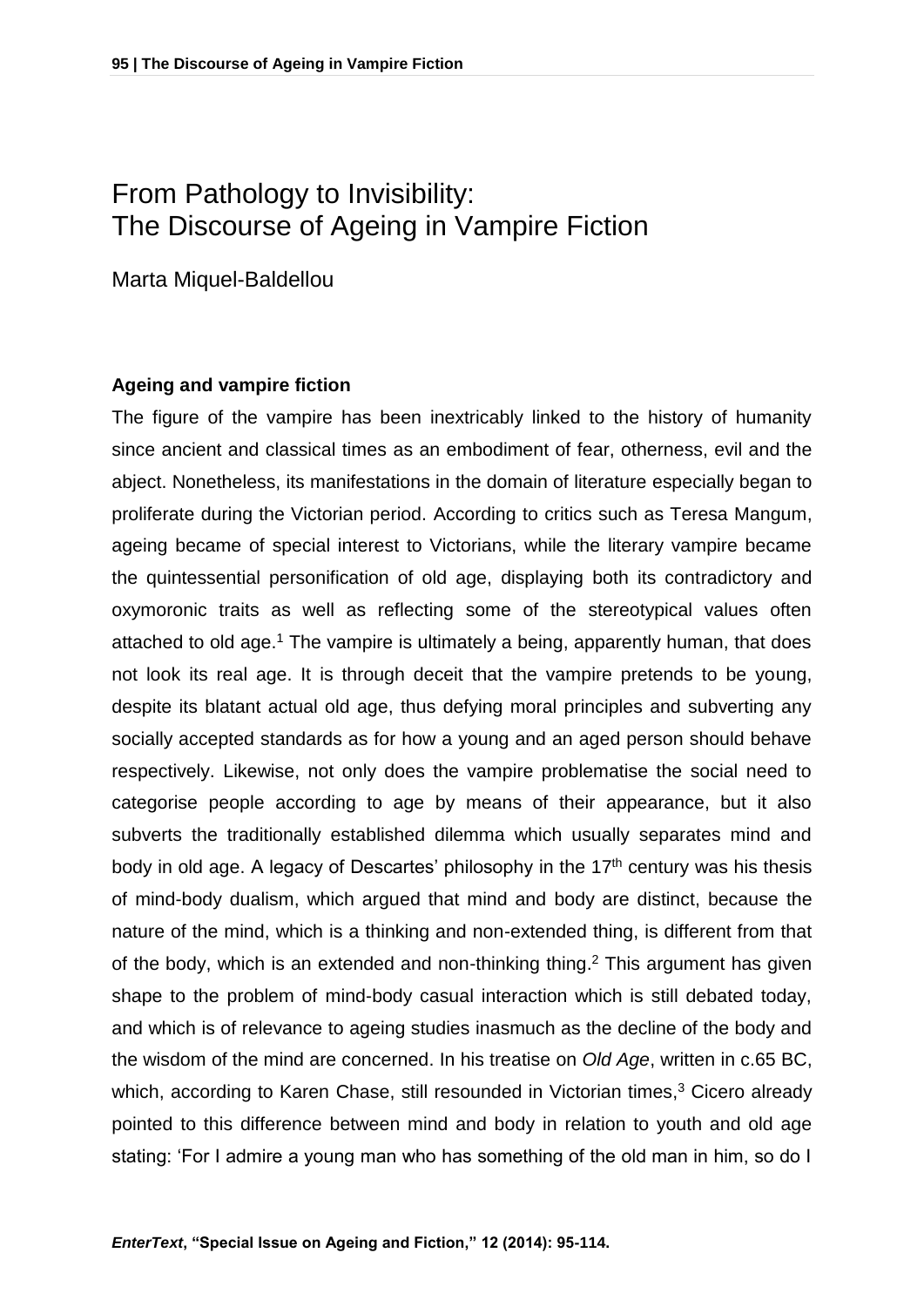an old one who has something of a young man. The man who aims at this may possibly become old in body – in mind he never will.'<sup>4</sup> Cicero's reference underlines the need to blend youth and age, as well as the differing effects of ageing on both body and mind. In this respect, the vampire is an embodiment of both youth and age, as it has a young appearance which hides a truly aged being. Likewise, even though its body remains untouched by the effects of ageing, the vampire is often portrayed as haunted by an ever-lasting existence and the memories of an unusually projected existence. The concern about ageing during the Victorian period necessarily finds its reflection in the proliferation of vampire narratives. Thus, it does not appear random that both ageing and vampire fiction began to attract attention in the nineteenthcentury; underlining a strongly related link between them. In the Victorian period, interest in old age can be seen reflected in a number of developments such as the central place given to institutions for the care of the elderly, the creation of the elderly subject as a category in medical discourse, and the recognition of a need for public provision in old age. The centrality old age acquired was also coupled with the elusiveness of old age as an experience, and both the power and powerlessness with which old age was often associated, which contributed to defining old age as a complex experience.

Karen Chase has also referred to the Victorian concern with old age stemming from the fact that, due to the improved conditions of life in the nineteenth-century, people were expected to live longer, life expectancy arose significantly higher, and people became more attracted towards the prolongation of life, which at the time sharply contrasted with a notorious high rate of children's mortality.<sup>5</sup> Nonetheless, until the twentieth century, living long was considered fairly exceptional, thus allowing old age 'to be treated as non-normative', to use Helen Small's words.<sup>6</sup> It is in this respect that, according to Robert Butler, the social disease of ageism began to take shape, and old age became endowed with moral judgements of mental or moral incapability in addition to declining health.<sup>7</sup> In the United States, the historian David Hackett Fisher even referred to the nineteenth century as a period characterised by the cult of youth and a time where gerontophobia began to settle in.<sup>8</sup>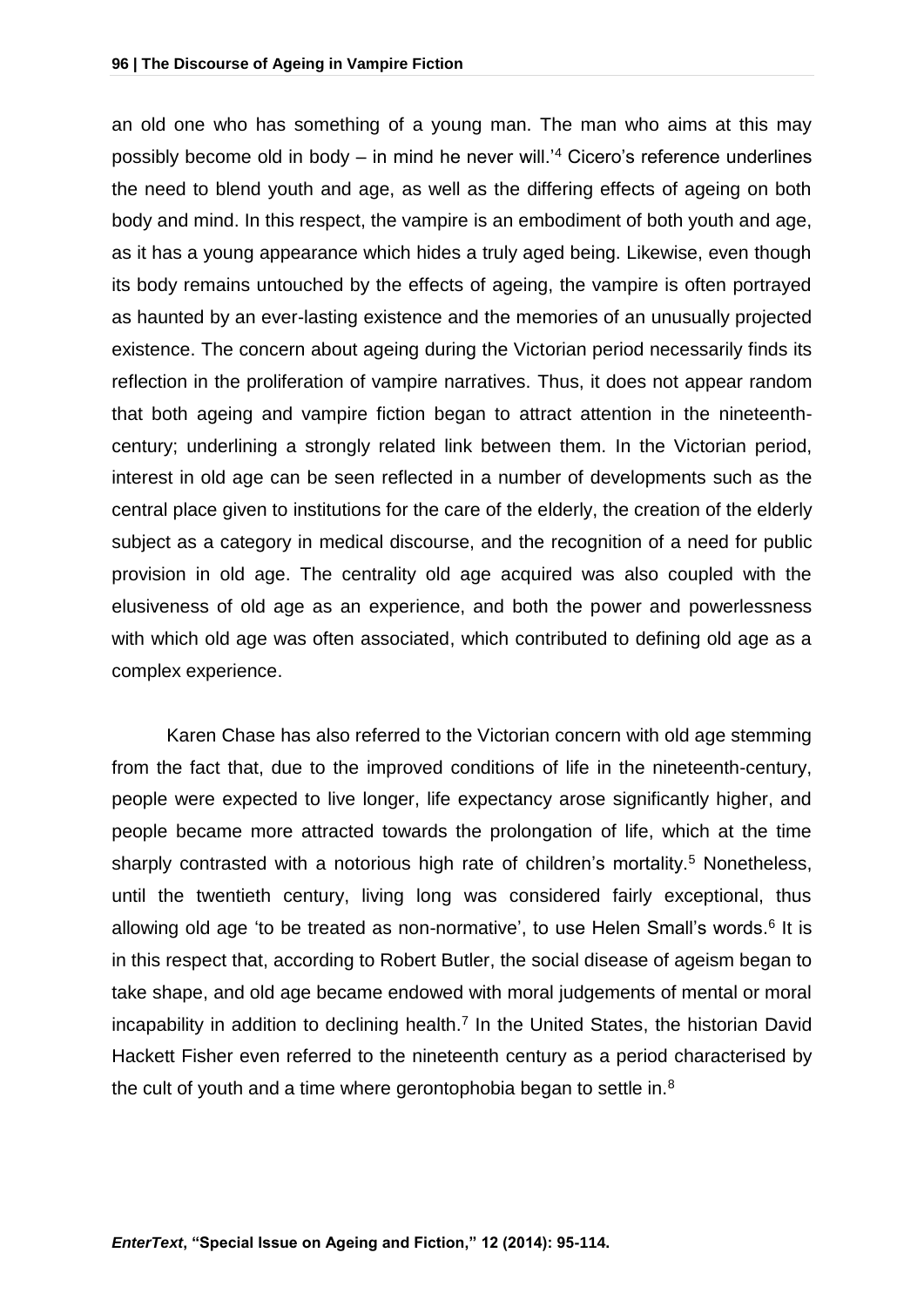Likewise, Thomas Cole also traces how the American cultural response to ageing shifted from the positive existential meaning of old age, as biblically sanctioned in the Puritan era, to the scientific normalised view of ageing which began to prevail later on, thus exploring the dualistic conception of old age as, on the one hand, venerable due to religious moral, and on the other hand, dependent and infirm due to a presumable lack of moral restraint. $9$  In this sense, public imagination had to contend with significantly contradictory images of ageing as a golden period as well as portraits of the aged as a mass of dependent people that began to menace the common welfare of the Victorian nation. In this sense, in vampire fiction, protagonists are often referred to as heroic antagonists or living dead people, thus making use of contradictory terms which underline their oxymoronic nature, implying that they are endowed with a particular centrality while underlining their subversive nature at the same time. In this respect, in vampire narratives there is always a special concern not to trust appearances, as the physique of the vampire is by nature necessarily deceitful and its body matches neither its inward nature nor its actual age.

Similarly, before the nineteenth century, coming to terms with an individual's age was not an easy matter. A person was often considered old only when exhibiting behaviour that betrayed both physical and mental failure, or when the person's physical appearance simply looked old. As a matter of fact, those authorities responsible for deciding when to give aid to the elderly, as was the case with the Poor Law Guardians, did not label anyone according to their chronological age alone. Instead, as Mangum asserts, individuals were assumed to be ageing when they manifested a set of conditions such as behavioural infirmity and physical deterioration. <sup>10</sup> In this respect, Small has also noticed the disparity existing between chronological age and the individual's physical conditions or their consciousness of the process of ageing, which is a basic feature which often characterises the literary vampire, claiming that 'the age we feel is not necessarily the same as our calendrical age, nor is it the same as how we are perceived, or how we register ourselves being perceived by others.' 11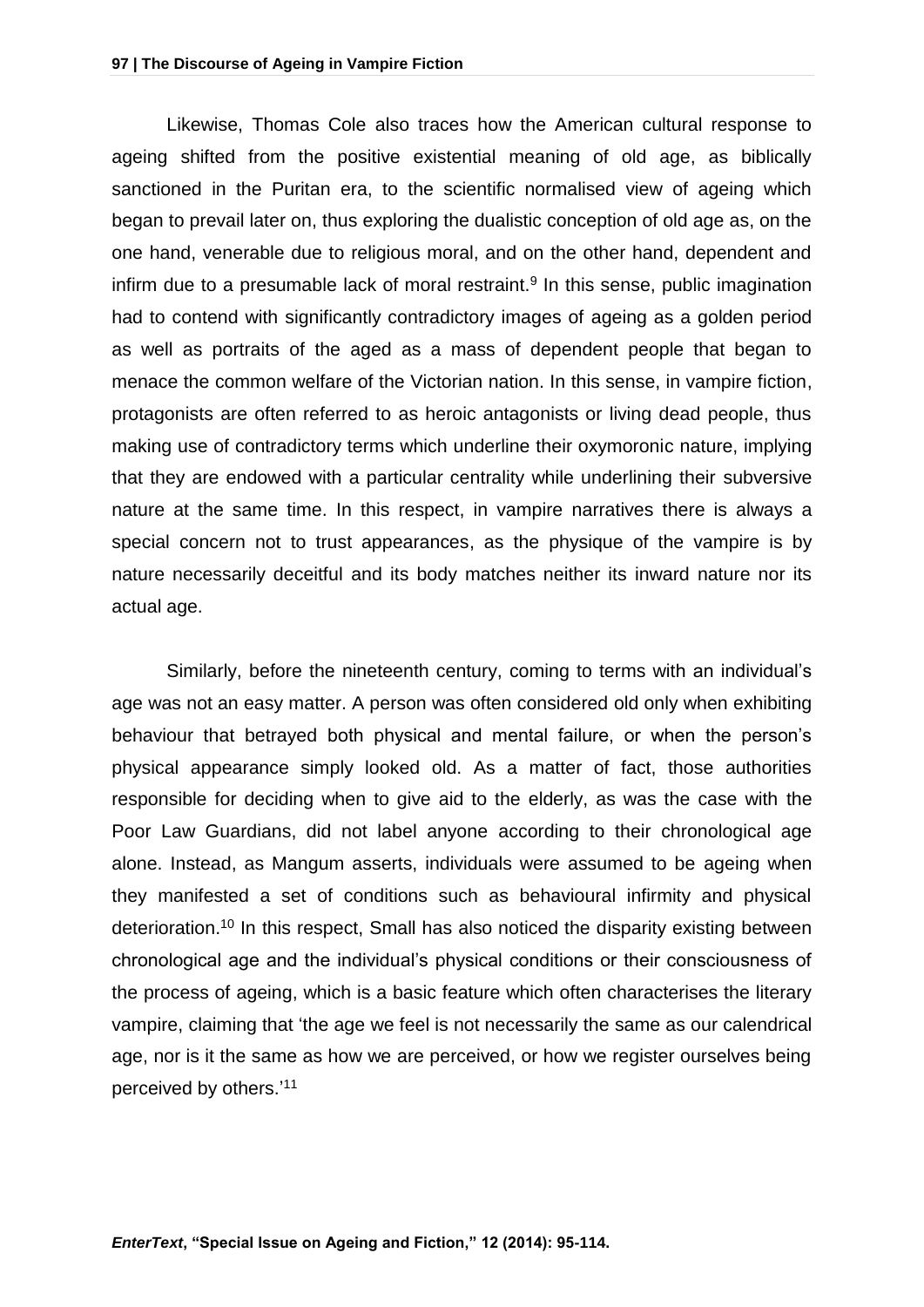As a result, medical studies began to focus of specific signs that would aid in categorising somebody as past his or her prime. In his volume *Disciplining Old Age: The Formation of Gerontological Knowledge* (1996), Stephen Katz examines the impact of medical studies on the perceptions of old age in the Victorian period and considers how they paved the ground for the establishment of geriatrics and gerontology at the beginning of the twentieth century.<sup>12</sup> The body gradually became fixed through the description of a set of biological signs that would ultimately be considered as indicators of health or deterioration. <sup>13</sup> In this respect, medical approaches usually entertained two contradictory perceptions of how old age befell. According to the so-called vitality model, old age was perceived as the gradual oozing away of limited energy and ability, and conversely, another theoretical model argued that old age emerged suddenly as a result of a grand climacteric, which implied physical collapse, loss of sexual identity and mental deviance. <sup>14</sup> This dichotomy between gradual or sudden transformation also features in fictional accounts of the vampire's process of coming into being, which varies from a gradual transition such as in the loss of innocence and initiation into vampirism of formerly angels of the house like Lucy in Bram Stoker's *Dracula* or Laura in Sheridan Le Fanu's *Carmilla*, to the almost instantaneous transformation of the living to the living dead, following baptism by another vampire such as in Anne Rice's *Interview with the Vampire*, as Louis is transformed by Lestat, and thus, Louis transforms Claudia into a vampire child . Likewise, men and women were deemed old according to different criteria. Men were often perceived as old in relation to their ability to work, whereas women were considered old according to their reproductive capability rather than their productive potential. <sup>15</sup> Likewise, in vampire fiction, male and female vampires come into being into their new existence as a result of different conditions. Male vampires are often transformed so as to help other male vampires and increase their number and their power, whether female vampires are often transformed when they gain insight into their own sexuality and thus become fallen women. In Anne Rice's *Interview with the Vampire*, Lestat, Louis and Claudia travel to Paris where they meet Armand, the leader of a gang of European vampires. Conversely, early poems and short pieces in the vampire tradition already portrayed female vampires as temptresses. As cases in point, Johann Wolfgang von Goethe's 'Die freundin von Corinth' ('The Bride of Corinth', 1797), S.T.Coleridge's 'Christabel'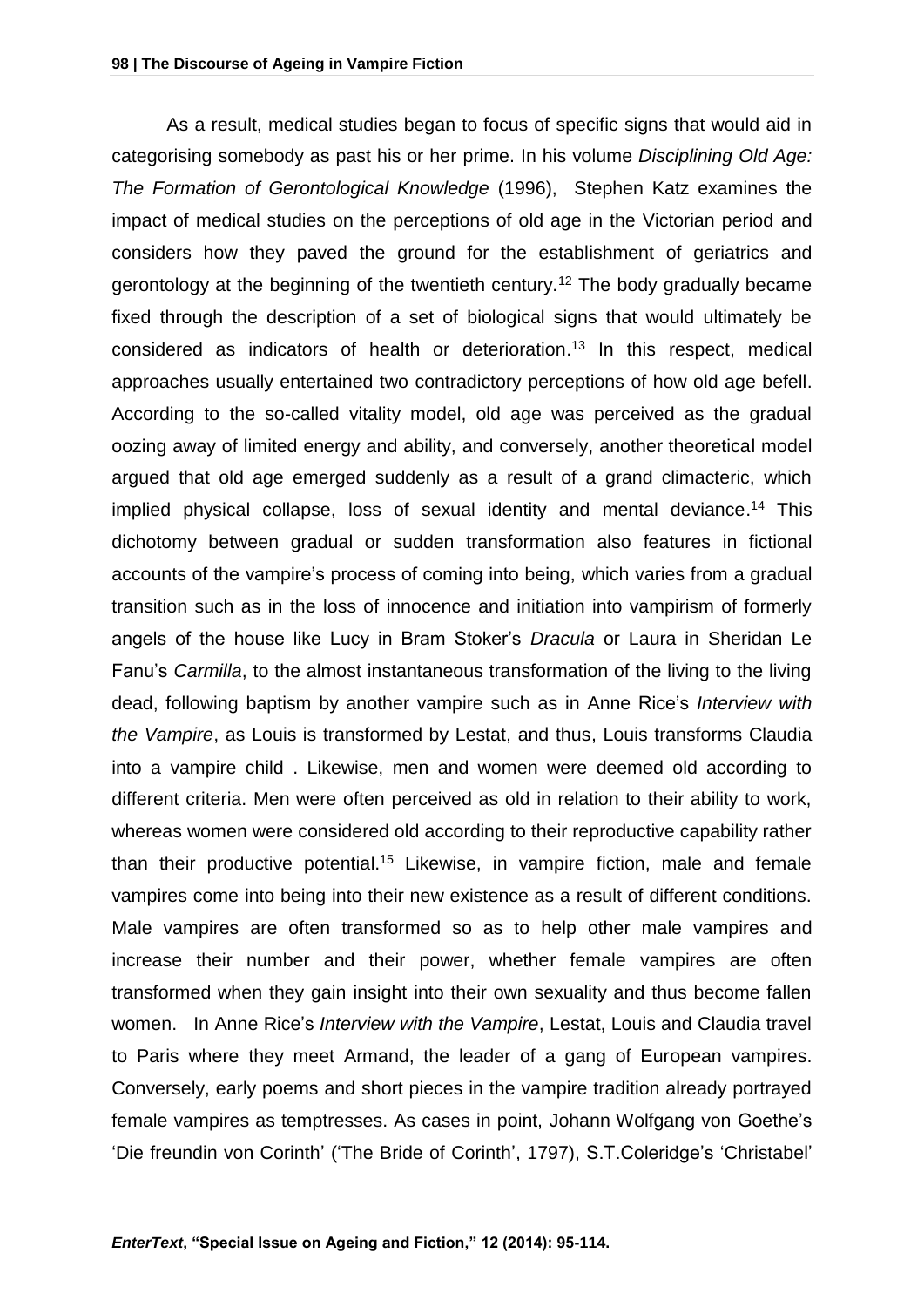(1797-1800), and Théophile Gautier's 'La Morte Amoureuse' ('The Dead in Love', 1836) are early exponents of women's overt sexuality enthralling young men. Women making advances towards men had necessarily to be depicted as female vampires and thus fallen women trespassing moral boundaries that were banned to pious and virtuous angels of the house in Victorian times.

From a sociological perspective, the focus of attention on ageing in Victorian times seemed to respond to the fact that birth rates began to drop while the population of those who were over forty began to rise significantly. Even though life expectancy did not really increase during the Victorian period, the growing number of aged people began to attract unprecedented attention in the news, the government, the medical profession, and especially literature, thus creating a false impression that England was growing old. In this sense, as Mangum asserts, ageing and the aged can be interpreted as an eminently Victorian media event.<sup>16</sup>

However, this overwhelming feeling that the nation was growing old also contributed to shaping an ongoing discourse of ageism at the time. The elderly were perceived as past the age when society accepted dependency on individuals, and thus the aged began to be held in contempt in a period specially characterised by progress, production, initiative, scientific breakthroughs and imperial expansion. It was a time mostly characterised by change and speed; values that have been traditionally associated with youth as opposed to old age. Moreover, changes in legislation in the 1870s reduced pensions and pressured families to take care of their elders through private initiatives. As Mangum argues, 'changes in the law harshly cut back pensions, coerced families to care for older members, and pressured old people to support themselves.<sup>'17</sup> Likewise, cultural ideas at the time such as Thomas Malthus' theory concerning population growth, Samuel Smiles' volume promoting individuals' self-help or Charles Darwin's evolutionary theories, contributed to an echoing Victorian discourse of the old as eventually sucking the blood of their young relatives, and by extension, of the whole nation, to draw a parallel with the literary vampire figure again.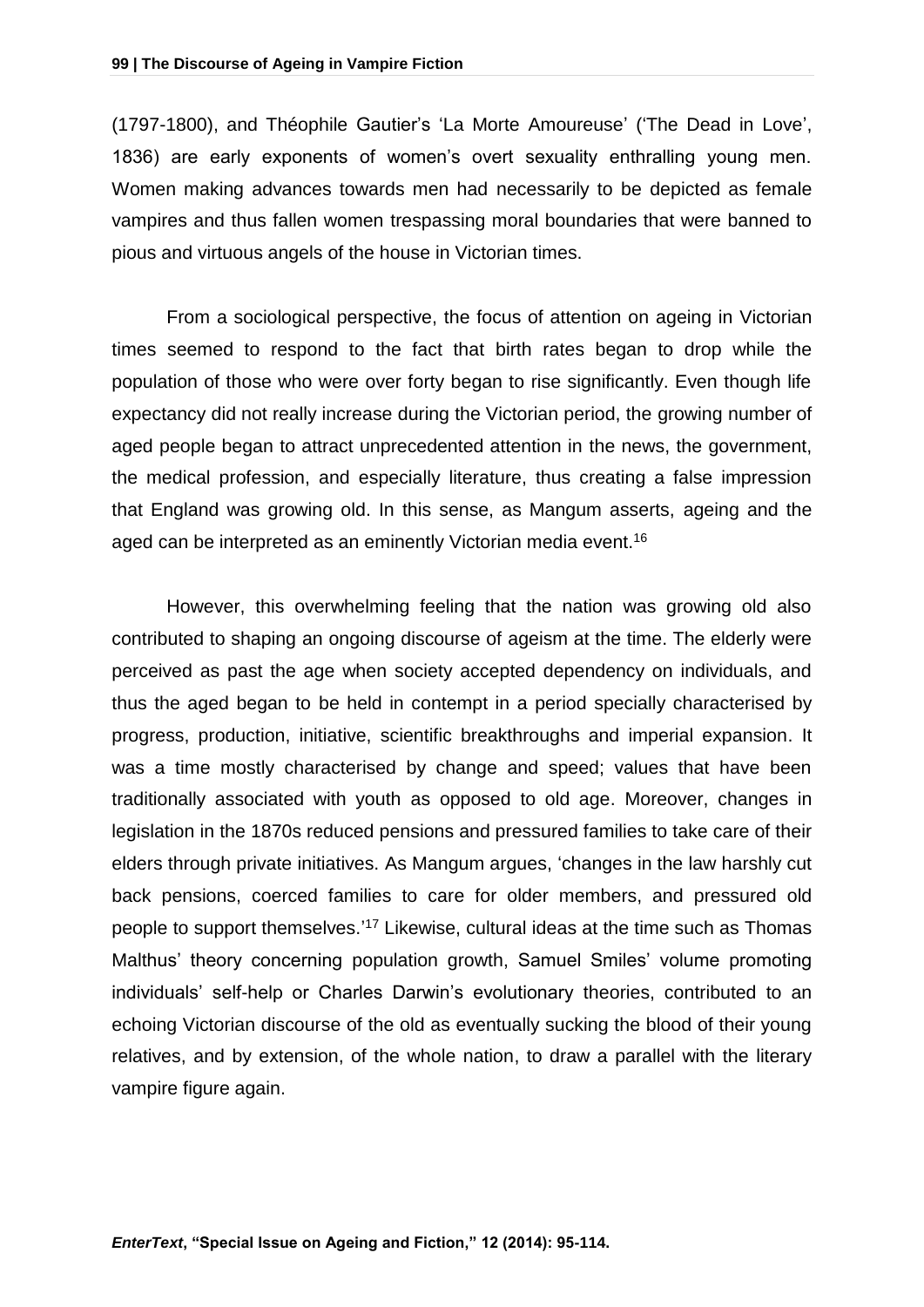It is in this cultural and social context that the figure of the vampire began to consolidate through different literary manifestations, culminating in Bram Stoker's seminal novel *Dracula* (1897), which set a lasting precedent for subsequent characterisations of the vampire both in literature and films. As Mangum argues, Victorians became fond of perusing accounts which promised eternal youth and revealed the way to prolong life, often merging medical and philosophical arguments. The proliferation of gothic narratives, and vampire tales in particular, mirrored the exaggerated experimental practices that took place at the time such as injections of crushed animal testicles, which aimed to rejuvenate and improve sexual performance, or the literal transfusion of blood, which bears a close resemblance with the vampire practice portrayed in these narratives. *Dracula* can be seen as the most popular of these narratives, portraying individuals endowed with an ever-lasting life and nourished on the blood of the youth, while echoing medical practices of blood transfusions at the time which promised to prolong youth or restore an ill body back to health. As a case in point, in Mary Elizabeth Braddon's tale 'Good Lady Ducayne' (1896), the vampire theme serves the purpose of exploring the results of human vanity, centred on a young companion that grows weaker and weaker from a mysterious mosquito bite, which is eventually explained as a series of blood transfusions designed to extend her old mistress' life beyond natural limits. <sup>18</sup> At the same time, the religious and moral discourse in Stoker's novel suggests that the price that must be paid for eternal life is the eventual dissolution of human existence in the natural world, as the insistence on negating death and the wish to prolong earthly life, embodied in the figure of the vampire, threatens to disrupt the order which characterises Victorian society.

#### **The portrait of the vampire and its effects on the conceptualisations of ageing**

A diachronic analysis of the way the literary vampire has been characterised from the Victorian era to our contemporary period underlines a clear evolution which seems specially relevant from the perspective of ageing studies. From the first vampire in English fiction, the Byronic aristocrat Lord Ruthven in John Polidori's 'The Vampyre: A Tale' (1819) to the contemporary vampire heartthrobs in Stephenie Meyer's *Twilight* tetralogy (2005-08), literary and cinematic renderings of the vampire have shifted from focusing on peripheral parasitic personifications of wickedness and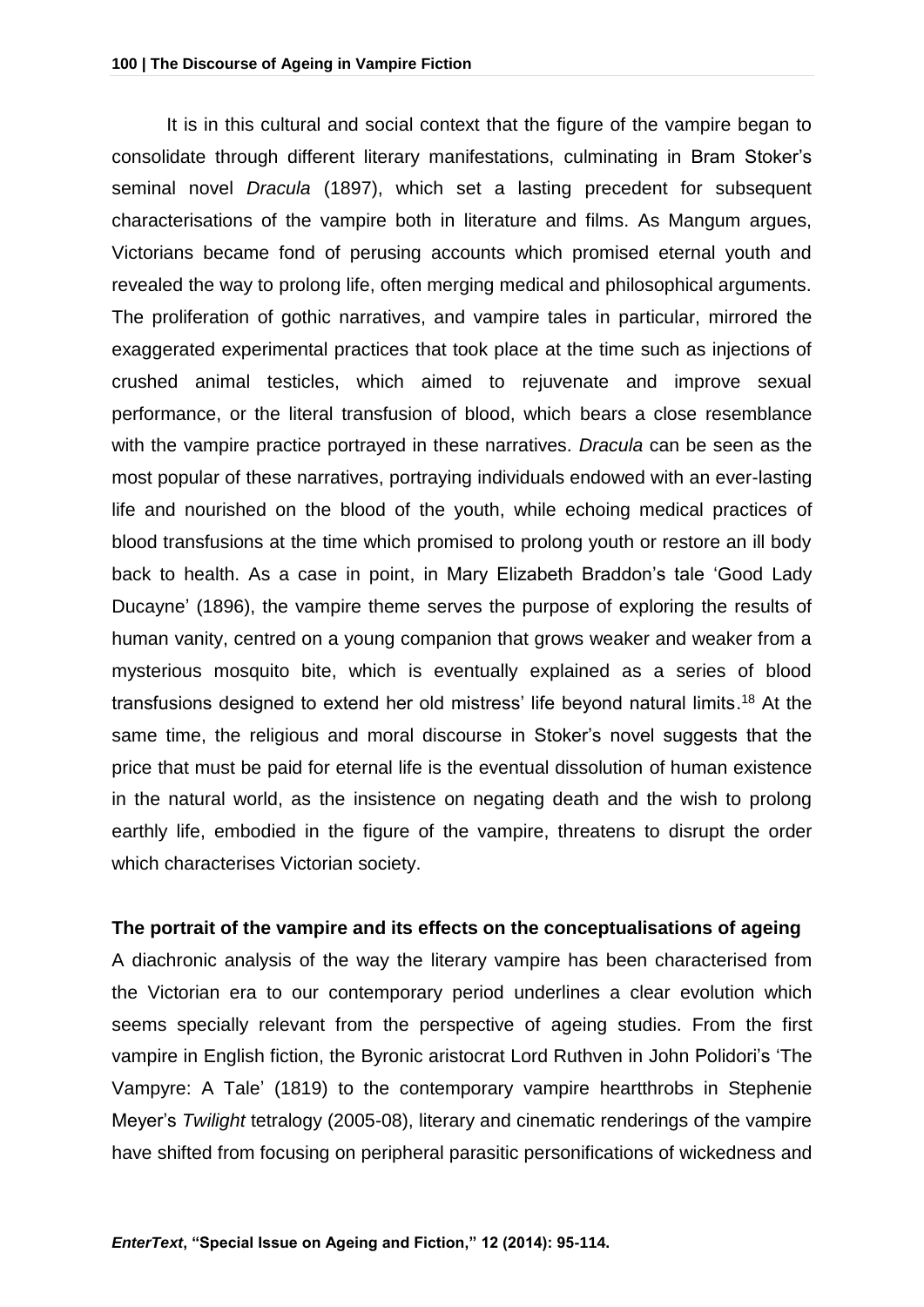alterity, which mostly threatened the establishment, to the portrayal of heroic antagonists who no longer bear a hideous appearance but rather present a complex personality and a particularly acute sensibility which render them specially appealing to younger generations.

Taking *Dracula* as a pivotal text, as well as considering a wide range of succeeding vampire narratives, evolving textual readings have enhanced and expanded different readings of the vampire myth from different literary theories such as psychoanalysis, gender studies, postcolonialism, postmodernism, neo-Victorianism, cultural studies and popular culture. In the process, the vampire has been envisoned as the incarnation of deviant sexuality, a forerunner of the new woman, the hero of postnational identities, a postmodern existentialist hero and a palimpsest of cultural and social phobias; as well as a profitable cultural commodity for mass consumption. In this respect, William Hugues underlined the evolution of this literary myth outlining the metamorphosis of the vampire from a Victorian displacement phenomenon, inherently negative and repulsive, to an eminently positive enhancement of sensual life which is likely to appear as desirable to contemporary audiences.<sup>19</sup> Given the myriad of interpretations with regard to fictional vampires, attention has often been focused on the vampire's sensuous nature, its threatening presence, its existentialist dilemma in postmodern texts, and recently, its likeable and alluring appearance. Nonetheless, the diverse readings of the literary vampire through time have scarcely taken into consideration the importance that cultural conceptualisations of ageing have exerted on the evolution of the fictional vampire and its characterisation, most likely as a result of the vampire's virtual incapacity to age and its capacity to defy the passage of time and its effects. As opposed to ghosts, which are by definition immaterial beings necessarily, the vampire's physicality acquires a pervasive presence, as its intercourse with others proves essential to ensure its survival. The vampire remains young as long as it drinks away the life and youth of those around it, and behind its youthful appearance, there hides a truly aged individual with the experience and wisdom of a lifetime.

One of the permanent features characterising the fictional vampire from its origins to its contemporary manifestations in literature is precisely the vampire's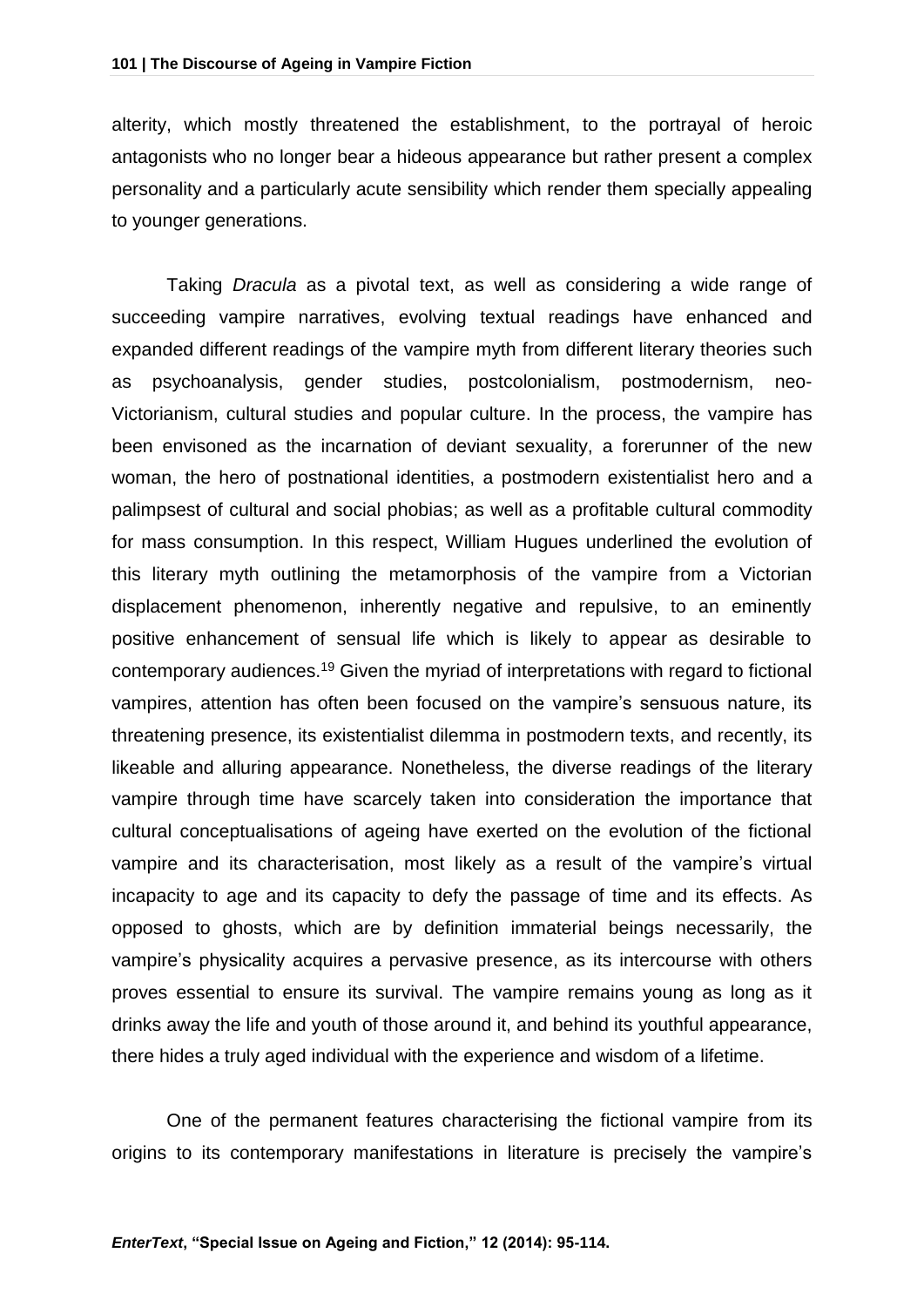disaffection with the effects of ageing. Despite the passage of time, its appearance never betrays its real age, just as the mirror never renders back its actual reflection, thus becoming a clear sign of difference. Nonetheless, its appearance in relation to ageing has evolved consistently from the first literary and cinematic manifestations of the vampire. Even if the vampire no longer ages in appearance, the way it is presented has significantly evolved from a remarkable aged appearance during the Victorian period to outstanding youth, adolescence and even childhood in the most recent manifestations of vampire fiction. It is worth noticing that early portraits of the vampire in Bram Stoker's *Dracula* and its cinematic counterpart in Murnau's *Nosferatu* depict the vampire as an eminently old man who is truly even older than he actually looks. Thus, despite his disaffection with the visible effects of ageing, in early and Victorian portraits, the vampire presents a rather aged appearance.

Moreover, vampires were not reflected in mirrors, because vampires were mirrors themselves; double figures which reflected the darker side of Victorian society, its fears and its anxieties. Vampires were thus hideous mirror images in which individuals either failed or were reluctant to recognise themselves, and therefore, were rejected as pathological as a result of a general fear of the Other. In other words, the vampire was the individual's old reflected self. As Leonard Heldreth argues, the vampire's traditional lack of reflection implies an absence of soul, thus underlining a loss of physical reality and presence within a God-orderly world, as well as an insufferable void that can be found at the core of its identity as it disrupts the moral rules of its surrounding ethical reality.<sup>20</sup> Lacking this physical reflection, the vampire embodies a mirror in which people's desires and most frightening fears are reflected back, as the vampire perceives itself as a Jungian shadow, playing the role of the other but also of the older self, thus ultimately becoming a personification of the abject.<sup>21</sup> As a Jungian shadow, the vampire is part of the unconscious mind which amalgamates the individual's repressed instincts. Jung's shadow represents one of the three archetypes, together with the anima and animus, as well as the persona. Accordingly, each individual also wears a mask to make a definite impression upon others and conceal their true nature. Jung calls this mask the persona, which is the social face the individual presents to the world. However, the less the shadow is integrated in the individual's conscious life, the darker this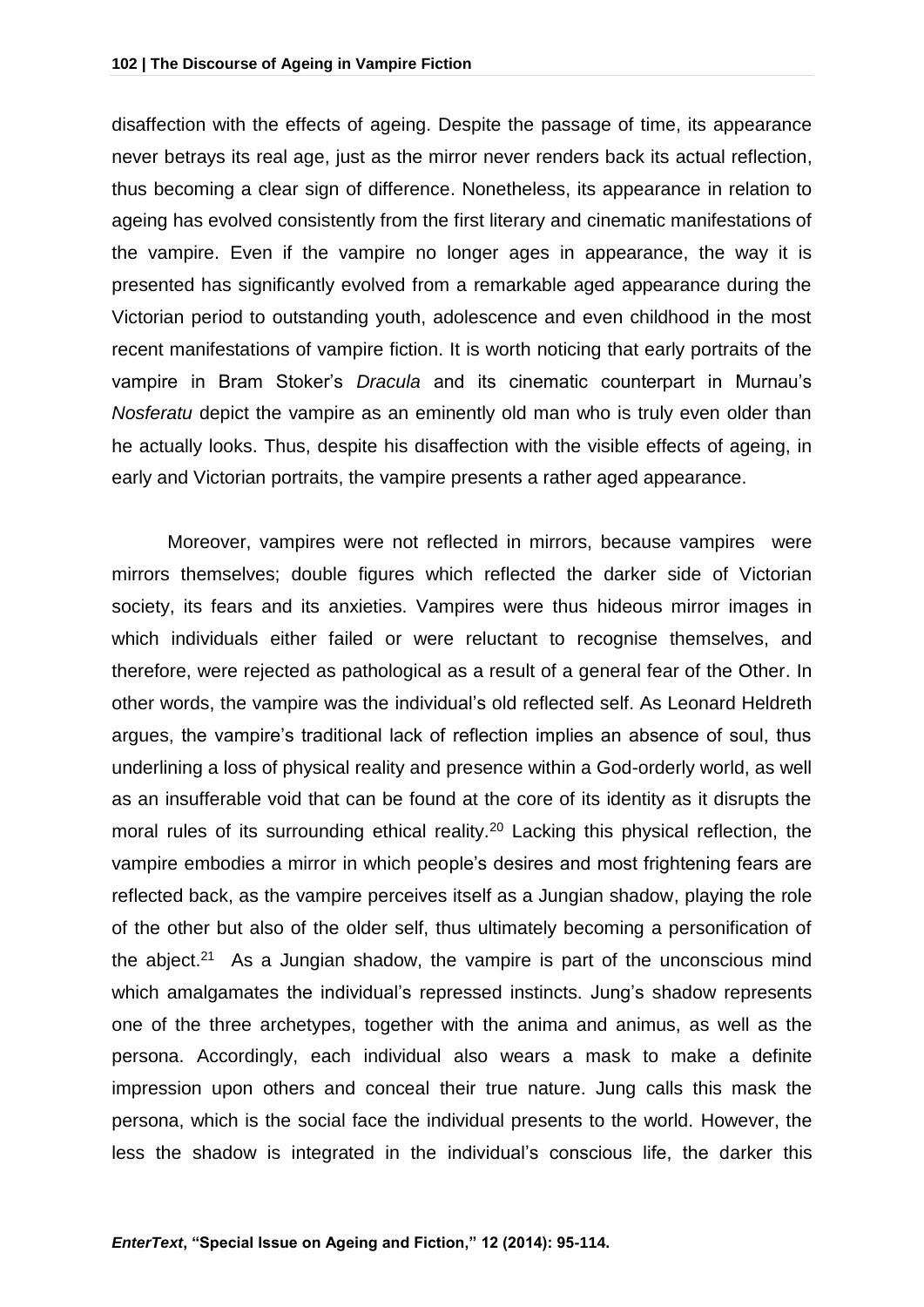shadow becomes. Thus, as Victorian individuals deny their repressed instincts, their shadow, the vampire, gains a more significant presence. The vampire mirrors the Victorian individual's repressed self; the old self that needs to be subdued as the discourse of ageism begins to ground.

Conversely, in contemporary manifestations, mirrors do render back the image of vampires, who tend to reflect in mirrors leaving behind gothic clichés, since their appearance is no longer a reflection of the individual, but an inverted image which has been socially constructed and therefore is socially accepted. Stephenie Meyers' tetralogy dismantles some myths in vampire lore in an attempt to update vampire fiction, as Anne Rice had done previously, showing vampires' more human and tormented side. In the *Twilight* saga, vampires do have a reflection in the mirror. In the first novel of this series, *Twilight*, Bella looks at Edward Cullen's reflection from the back seat of a car, stating 'he glared at me in the rearview mirror.<sup>'22</sup> In this sense, following Jung's terminology, the vampire in contemporary fiction often reflects the individual's persona, that is, the individual's social mask, and therefore, his image often reflects back in the mirror. The change from decrepit vampires such as Nosferatu to heartthrobs such as Louis or Edward in Anne Rice's and Stephenie Meyer's vampire novels, underlines an important change from the portrayal of vampires as old to the characterisation of remarkably young characters, even though, in both cases, vampires are always much older than they actually look. However, it is important to notice people's acutely different attitude towards them, as humans flee from individuals such as Nosferatu, whereas they feel romantically attracted to young vampires such as Louis or Edward Cullen. Thus, the attitude towards vampires has been gradually changing through time, as they have acquired more centrality and they have turned significantly younger in appearance. This gradual physical transformation from old to young vampires in appearance was clearly portrayed in an important contribution to the genre in the 1990s. As a case in point, in Francis Ford Coppola's film, *Bram Stoker's Dracula* (1992), the vampire is depicted as young and old at different moments. Significantly, when he appears as old, he is often rejected and treated as an outcast by most people that easily identify him as a vampire. By contrast, when he is portrayed as a young individual, his humane side is brought to the fore, as he becomes Mina's lover and is apparently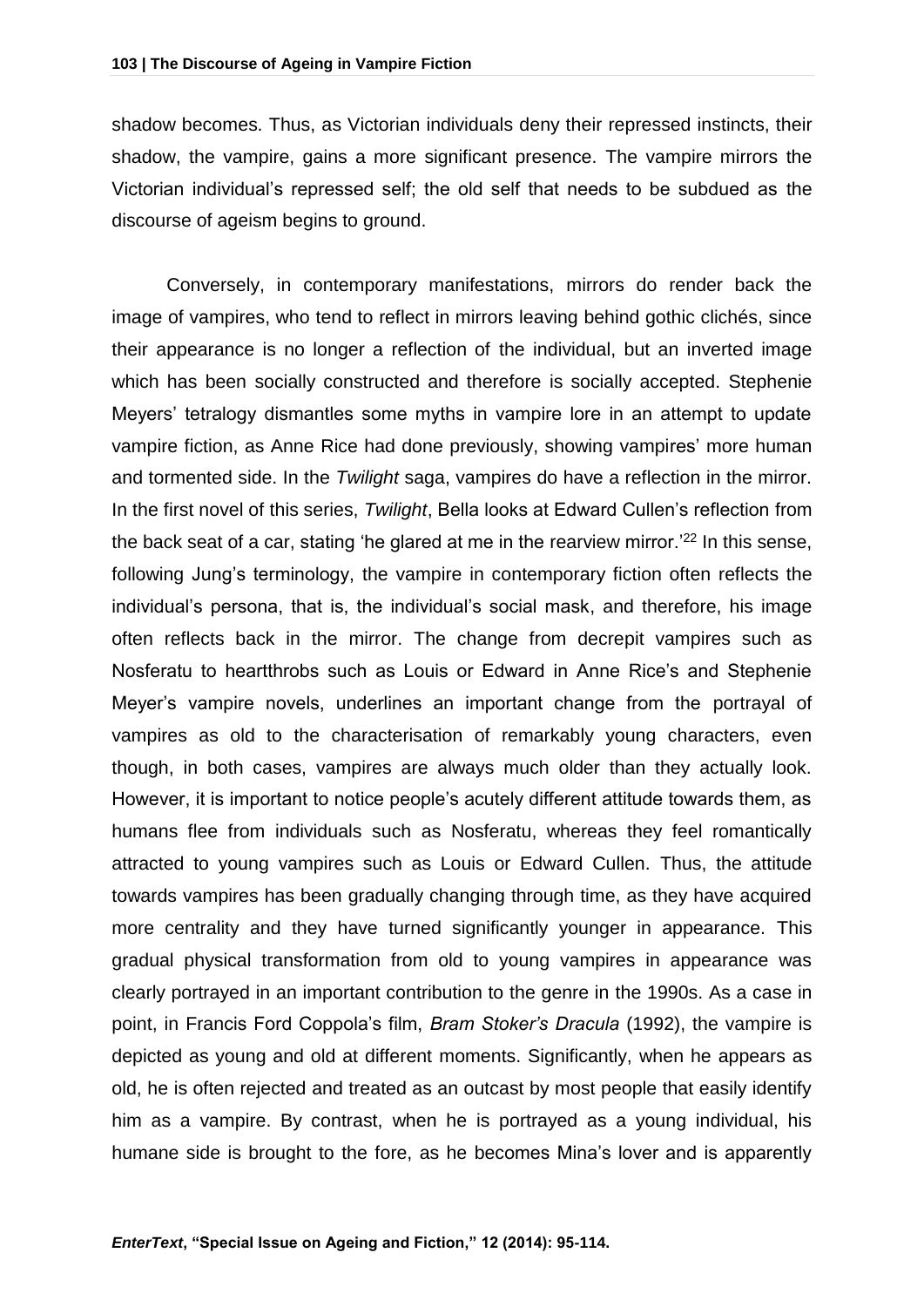accepted within the Victorian society of the time. In this sense, Coppola's film contributes an early postmodern paradigm of the vampire who transforms from old age into youth and vice versa, and which clearly shows people's changing attitudes towards him depending on his looks as an old or as a young person. When Dracula's evil side is shown, he is often portrayed as an old man, whereas when he is courting Mina, he is depicted as a young and noble man.

Thus, in former times, the vampire projected its image on the individual, becoming the individuals' reflection of their utmost fears, of their own process of ageing – a pathological alter ego or nemesis. Whereas currently it is the individual who projects his or her own image onto the vampire, thus transforming the vampire into the embodiment of the idealised self – a sought-after alter ego – thus inevitably rendering its ageing invisible in an attempt to deny old age. In contemporary vampire literature, the vampire is often enabled to look at its own body in the mirror because it projects a socially-accepted image of attractiveness; a reflection of the individual's idealised self which still does not seem to contemplate ageing as a particularly alluring stage in life. In this respect, following Margaret Morganroth Gullette's premise that we are ultimately 'aged by culture<sup>'23</sup> and drawing on Herbert Blumer's theory of symbolic interactionism<sup>24</sup>, the youthful appearance of vampires in contemporary literature responds to the imagined self that we perceive others demand from us in an attempt to modulate our self to suit social or cultural expectations. Drawing on theorists George Herbert Mead and Charles Horton Cooley, Herbert Blumer coined symbolic interactionism, which states that reality is perceived as social interaction with others. His theory basically involves three premises, which are that humans act towards things on the basis of the meaning they ascribe to those things, the meaning of such things is derived from the social interaction one has with others, and finally, these meanings are modified through an interpretative process of the individual with those he or she encounters. Concepts such as negotiated meaning or the social construction of reality emphasise the importance of the roles individuals tend to play in society, which is the result of the individuals' interaction with others. Hence, the way individuals present themselves significantly depends on the way they believe they are perceived by others.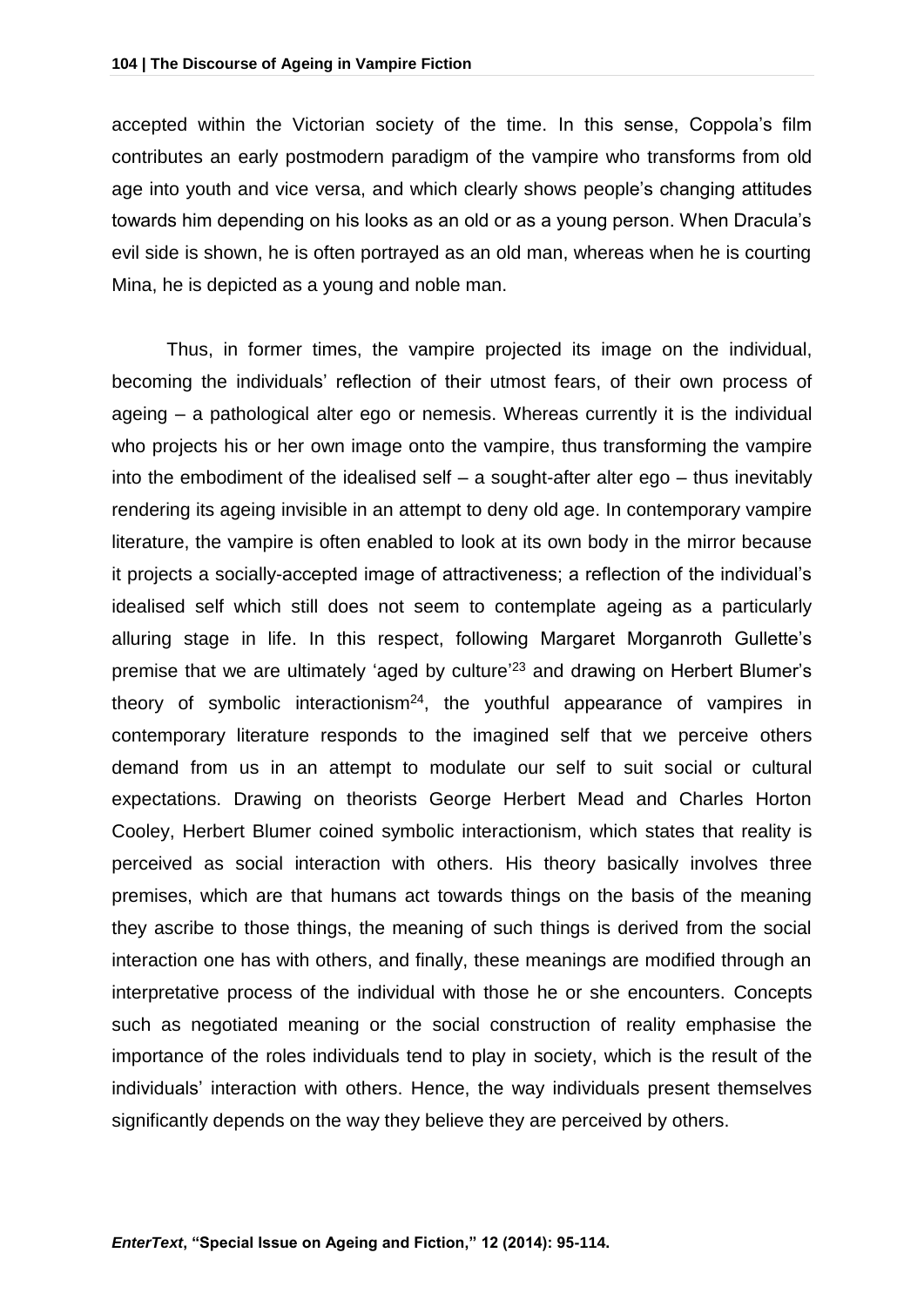Jacques Lacan's theory of the mirror stage of infancy explains the process through which the 'I', our subjectivity, is constructed. The infant experiences the recognition of its reflection in a mirror, which is in sharp contrast with its sense of a disunified existence in a fragmented body. Consequently, there arises 'the discrepancy between the visual image and the lived experience', to use Kathleen Woodward's words, which ultimately gives shape to perception.<sup>25</sup> The duality of the image reflected in the mirror inevitably entails difference; thus, the child fantasises about the totality of its fragmented body-image and imagines an idealised image of a more unified self. As regards ageing, Woodward has postulated 'the mirror stage of old age' identifying a point at which the processes of association and disassociation from the effects of old age can affect identity. Following de Beauvoir's premises in her work *The Coming of Age*, Woodward admits that we don't perceive ourselves as old, as it is the stranger within us that is old. Likewise, Woodward also admits with Beauvoir that 'the recognition of our own old age comes to us from the other, that is, from society.'<sup>26</sup> This premise mainly draws upon Lacan's theory of the mirror stage of infancy and Freud's theory of the uncanny, as Woodward underlines the connection between the individual's first and the later stage in life due to both the infant and the ageing person constructing their own subjectivity through their awareness of difference. In this sense, the ageing individual is repulsed by the mirror image he or she beholds, which separates the individual from its inner self. Thus, while the child contrasts a fragmented experience of body with the mirrored whole and fantasises about unity, the old adult compares its image of disintegration with an inner sense of wholeness.<sup>27</sup> In this sense, Freud revealed one personal experience of the uncanny when he referred to the shock of recognition at meeting his elderly double in the mirror. According to Woodward, Freud's mirror image of himself as an old person is that of the trespasser, that is, the unconscious having risen into the conscious.<sup>28</sup>

With regard to this sense of disparity between appearance and inner self, Simone de Beauvoir defended the need to identify with the ageing subject in order to avoid the sense of difference with which ageing has often been associated. In this sense, de Beauvoir refers to old age stating that 'for the outsider it is a dialectic relationship between my being as he defines it objectively and the awareness of myself that I acquire by means of him,' finally concluding that 'within me it is the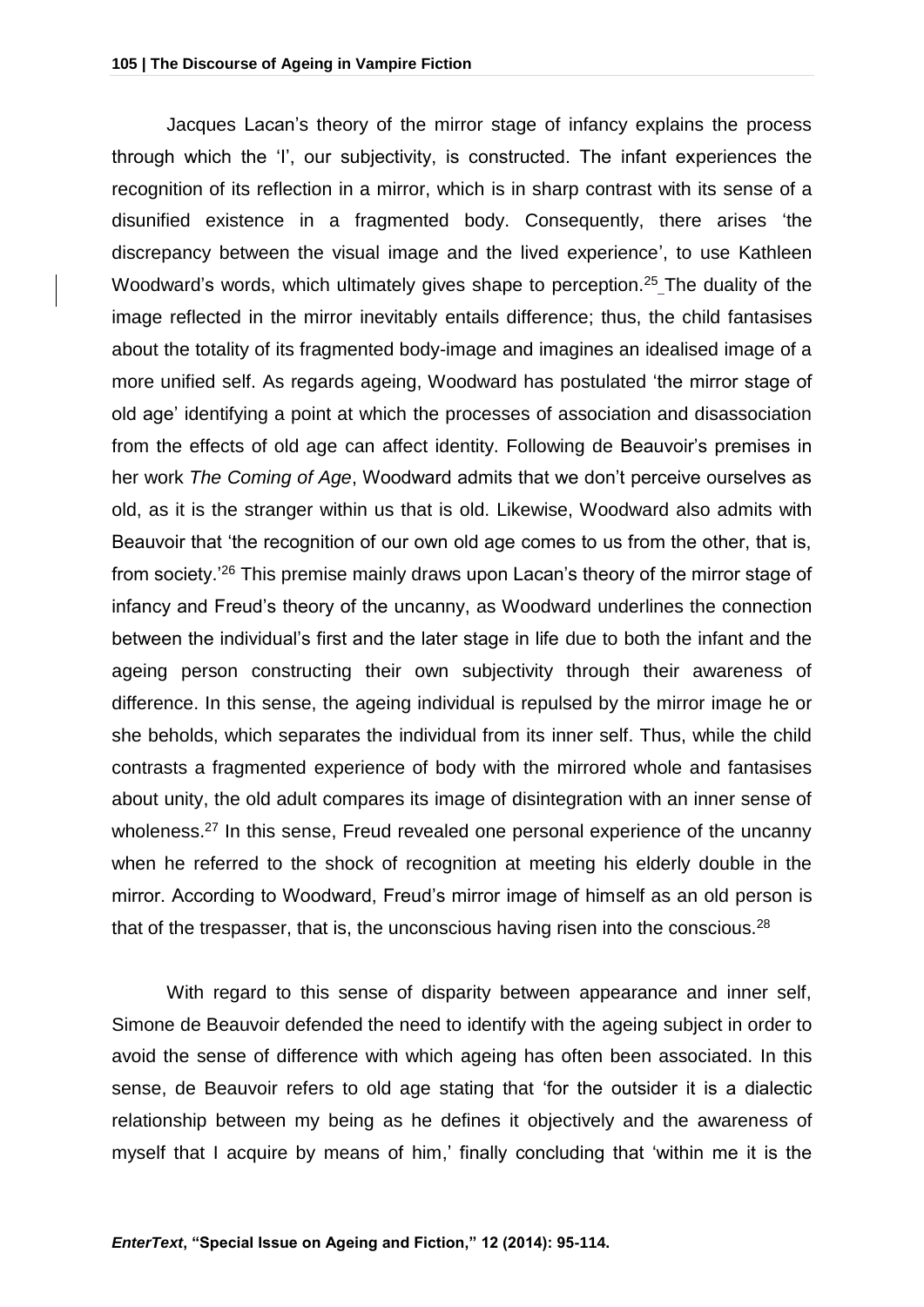Other – that is to say the person I am for the outsider – who is old: and that Other is myself.'<sup>29</sup> As a marker of social difference, ageing is largely socially constructed, thus underlining Margaret Morganroth Gullete's premise that the concept of age-asloss is part of a powerful cultural construct. Even if in our contemporary Western society, attractiveness has traditionally been associated with youth, identifying ourselves with our aged self ultimately involves a sense of integrity as the aged body becomes a palimpsest of memories, an embodiment of our past. This fulfilment late in life exemplifies what Leslie Fielder calls 'the eros of old age' as we recognise, while we are ageing, that we are gradually becoming what we once desired, thus attaining the reintegration of body and memories, and reaching the last stage of a tripartite pattern consisting of difference, recognition and reconciliation.<sup>30</sup> In this respect, the vampire in contemporary fiction and its frequent reflection in the mirror, as is the case with Anne Rice's *Interview with the Vampire*, <sup>31</sup> seems to underline this reintegration with our own self. However, this reconciliation is at the expense of rendering ageing invisible, as the individual never beholds its aged appearance in the mirror but a rather young, even if artificial self, that endows the individual with a merely simulated sense of reintegration. In this respect, one of the most outstanding changes in the portrayal of vampires from Victorian times to contemporary fiction is that the vampire used to be depicted as an old man, aged in appearance, and even more aged in reality, whereas, in contemporary fiction, the gap between reality, old age, and appearance, extreme youth, seems to be growing wider and wider. Likewise, the significant rejuvenation of the vampire has been coupled with an increasing sympathy towards him, as he is perceived as a tormented and haunted individual that needs to overcome the dilemma between acting according to his good will or the evil nature he knows he represents. In this sense, in Anne Rice's novels, the vampire experienced an existentialist dilemma for the first time.

#### **Analyses of examples and evolution of the genre**

In its first literary manifestations, the vampire arose as a clear embodiment of difference and its presence was utterly rejected in Victorian society. In addition to its markedly foreign origins and eccentric habits, its notably aged appearance became another marker of social difference. Since then vampires have undergone a significant process of rejuvenation, displaying a young and alluring image despite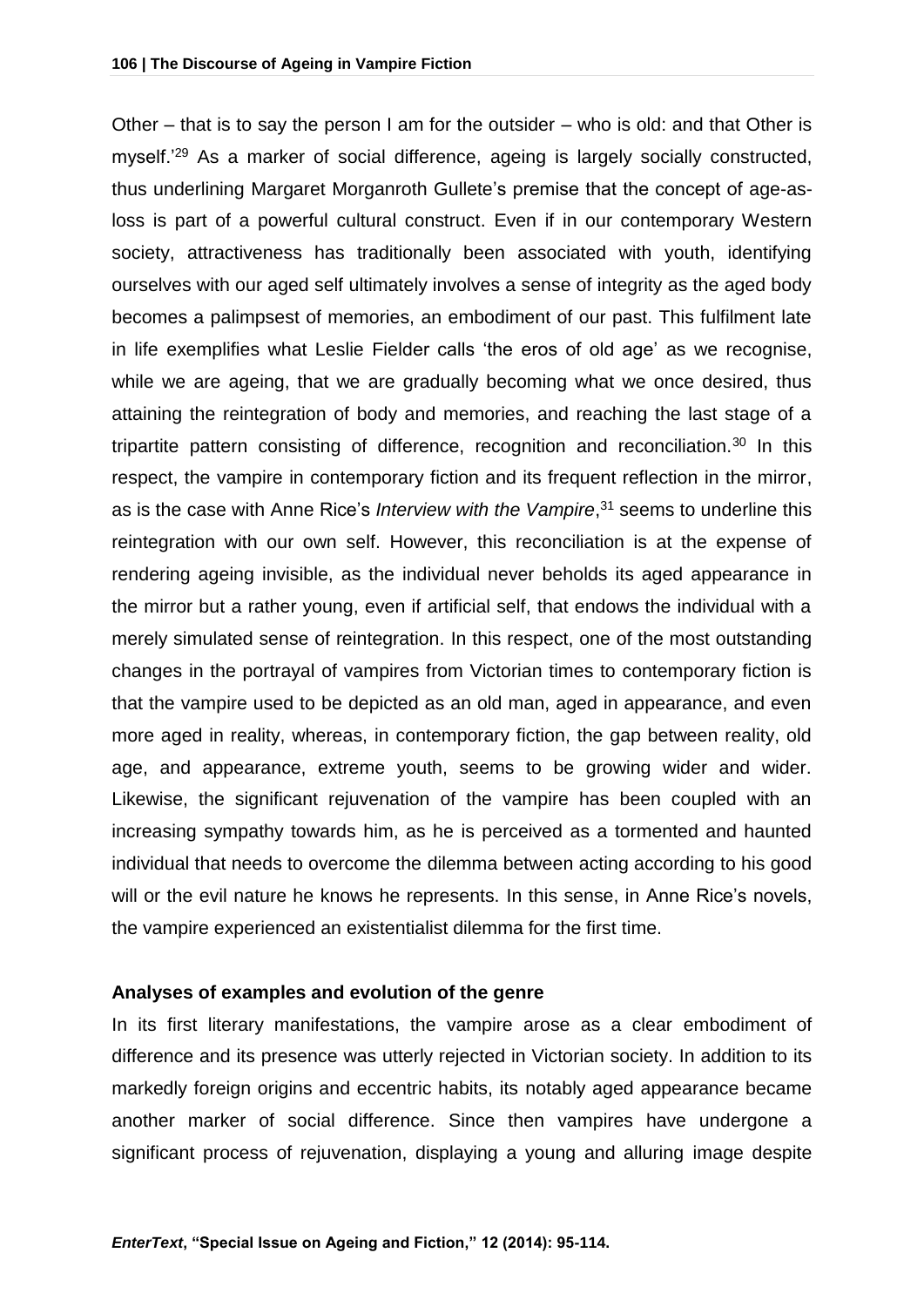their actual old age that is exalted and even idealised in society. The literary representation of the vampire; an embodiment characterised by old age as well as by a great capacity to defy its effects, has evolved from a clear embodiment of difference, pathology, to an unsuccessful attempt at reconciliation with old age, which eventually lies in rendering the traces of ageing invisible. Even though at first sight, contemporary vampires may exemplify the successful attempt at reconciling inner self and body image, the remarkably young appearance of vampires despite their actual old age underlines the need to erase ageing in order to identify with the vampire and thus sympathise with the aged individual.

John Polidori's text 'The Vampyre: A Tale' (1819)<sup>32</sup> has traditionally been regarded as one of the first portrayals of a vampire in English literature, which laid the fundaments of the genre subsequently cemented in *Dracula*. <sup>33</sup> In Polidori's tale, Aubrey, a young Englishman, becomes gradually initiated into the world of vice through Lord Ruthven, an eccentric aristocrat. The contrast between Aubrey's youth and Lord Ruthven's age and experience is established from the very first pages of this tale, when they both begin a tour across Europe. In this respect, the following passage underlines the contrast between youth and innocence as opposed to old age and experience, demonstrating that the experience of a lifetime, if used to immoral purposes, easily corrupts the innocence of the youth:

It was time for him [Aubrey] to perform the tour, which for many generations has been thought necessary to enable the young to take some rapid steps in the career of vice towards putting themselves upon an equality with the aged.<sup>34</sup>

This rite of initiation into the corruptibility of ageing as a result of the intimate relationship established between Aubrey and Lord Ruthven is also addressed from a female perspective in Joseph Sheridan le Fanu's novel of female vampires *Carmilla* (1872), as an ageing female vampire also initiates young Laura into sexuality. Carmilla is middle-aged, but gradually seems to undergo a process of premature ageing, as her health progressively declines and becomes weaker each day: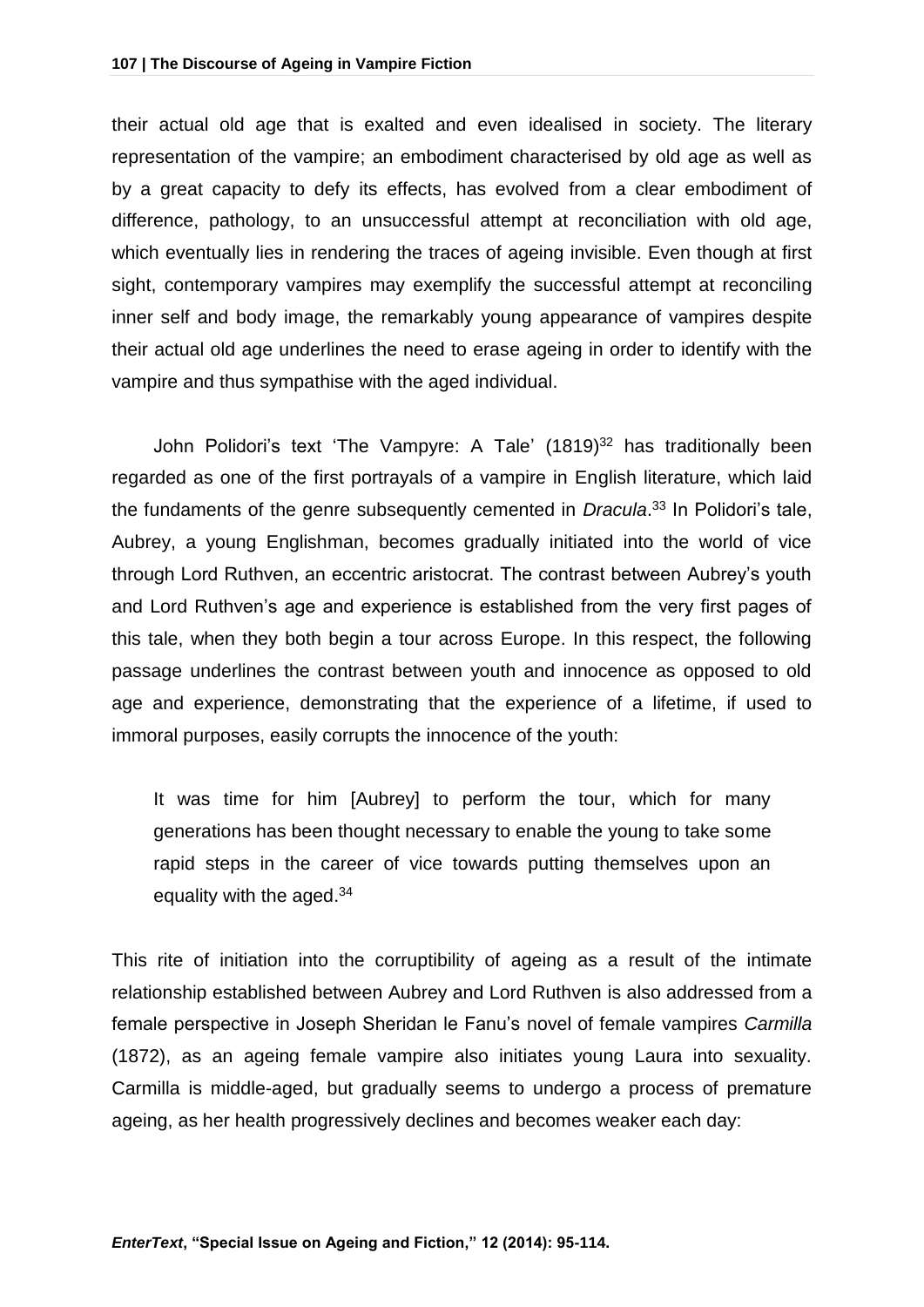Her face underwent a change that alarmed and even terrified me for a moment. It darkened, and became horribly livid; her teeth and hands were clenched, and she frowned and compressed her lips, while she stared down upon the ground at her feet, and trembled all over with a continued shudder as irrepressible as ague.<sup>35</sup>

These two vampire narratives underline one of the most enduring themes within vampire fiction, which is deviant sexuality. Sexual intercourse in old age has traditionally been perceived as taboo. According to Herbert Covey, the perception of inappropriateness of sex in old age has often been justified through physical limitations, and especially, through moral dictates, as sex in old age would not necessarily lead to procreation.<sup>36</sup> Likewise, aged women that made advances in that respect were perceived as evil and were in danger of being harshly penalised from a male and moral perspective.<sup>37</sup> The sexual discourse within vampire fiction thus also relates to sexuality understood from the perspective of ageing, as the vampire, representing old age, performs an alternative sexual intercourse, which is necessarily perceived as deviant from a social perspective, as it does not lead to procreation and eludes the Victorian moral discourse. The male vampire's use of his phallic fangs can be interpreted as a sign of male impotence in old age. The portrayal of impotence in old age takes for granted a sense of powerlessness and sexual decline with which society tends to associate with the elderly. Similarly, the advances of some female vampires seem to correspond to a last resort to retain fertility and reject menopause, engaging in an alternative and more voluntary menstruation that would allow them to remain young for time to come. Female vampires also tend to adopt a more active role in sexuality than was publically acceptable in Victorian women, especially in their old age. Likewise, female vampires' intercourse could be read as necessarily too androgynous, as a wish to usurp the role of the male, or otherwise, as a will to embody the Freudian *vagina dentata* as a sign of deviant sexuality on the part of aged women, which appears particularly threatening to men. Thus, in addition to an apparent demonisation of sexuality in general, vampire fiction particularly addresses the taboo of sex in old age. Vampires, even if virtually young, are truly embodiments of old age, make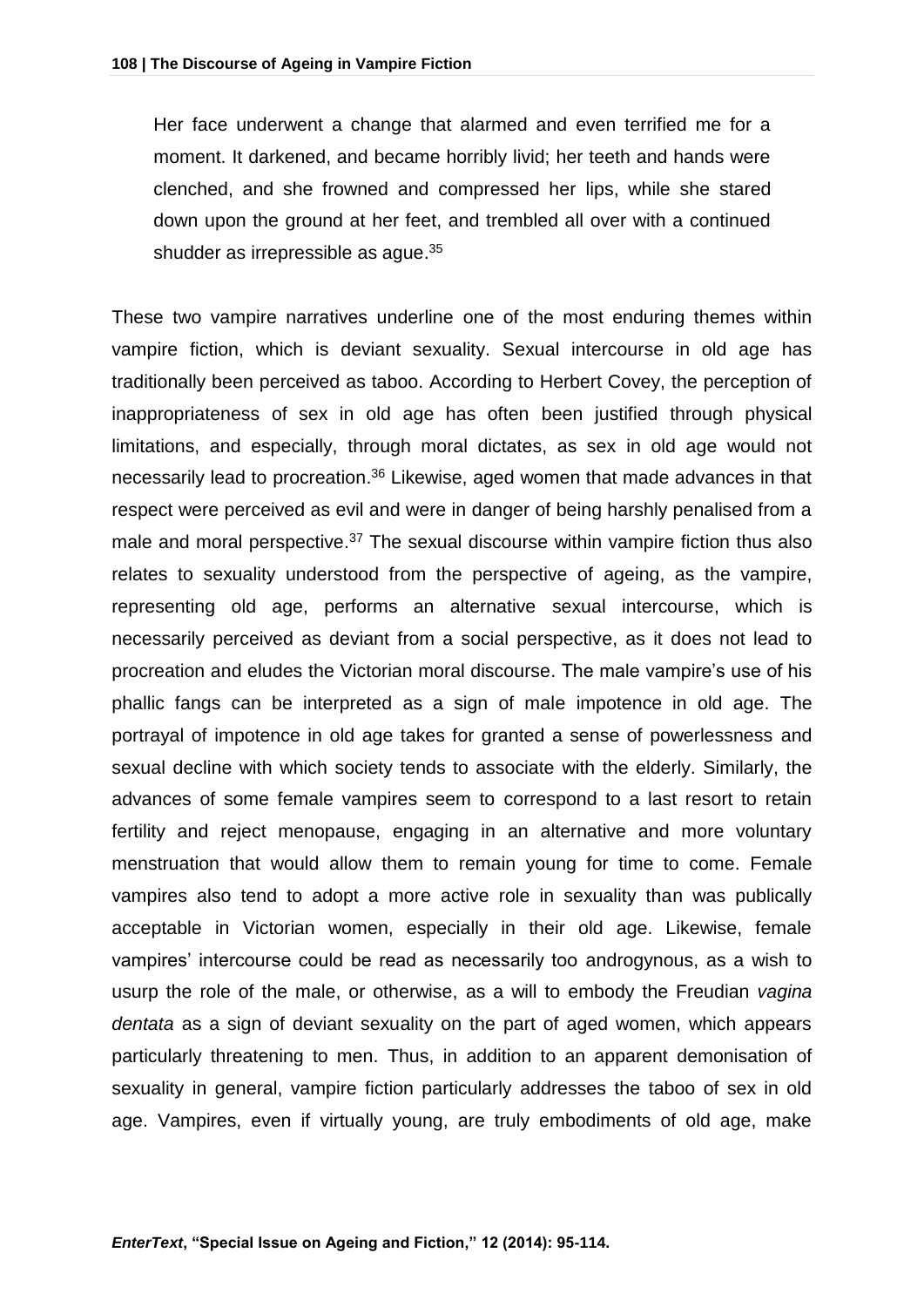advances towards young men and women to ooze the life of the young, and thus perform a socially perceived deviant sexual intercourse with both males and females.

Lord Ruthven and Carmilla set an early and important precedent for subsequent portrayals of both the male and female vampire as sexual initiators. Even though Bram Stoker's *Dracula* was not an early portrayal of the vampire myth, it has been acknowledged as the novel that consolidated the genre as it gave shape to a series of well-known characteristics that have often been attached to the figure of the vampire as an old aristocratic man coming from a foreign country with an old regime and coming to settle down in Victorian England. Throughout Bram Stoker's novel, despite the fact that the vampire's appearance never reflects its actual age, its wrinkled and withered appearance is often highlighted as the plot unfolds. From the perspective of ageing, Dracula arises as the representative paradigm of the late-Victorian vampire; as a physical metaphor of a tripartite alterity, being foreign, aristocratic and explicitly characterised as old. As a case in point, this is the description following Jonathan Harker's arrival at the Count's castle:

Within, stood a tall old man, clean-shaven save for a long white moustache, and clad, in black from head to foot, without a single speck of colour about him anywhere. He held in his hand an antique silver lamp, in which the flame burned without chimney or globe of any kind, throwing long, quivering shadows as it flickered in the draught of the open door. The old man motioned me in with his right hand with a courtly gesture.<sup>38</sup>

These aged Victorian vampires seem to be in sharp contrast with the blatantly young archetypes of the vampire that eventually populated twentieth-century vampire fiction. In this respect, as an outstanding turning point, Rice's series following her novel *Interview with the Vampire* (1973) contributed to a major metamorphosis of the vampire as its aged countenance transformed into outstanding youth. Much younger than Lord Ruthven, Dracula, Carmilla or Nosferatu, Louis and Lestat in Rice's novel have the looks of a person in their mid-twenties. Early on in the novel, Louis admits 'I was a twenty-five-year-old man when I became a vampire, and the year was seventeen ninety-one'.<sup>39</sup> Not only should Anne Rice be given the credit for portraying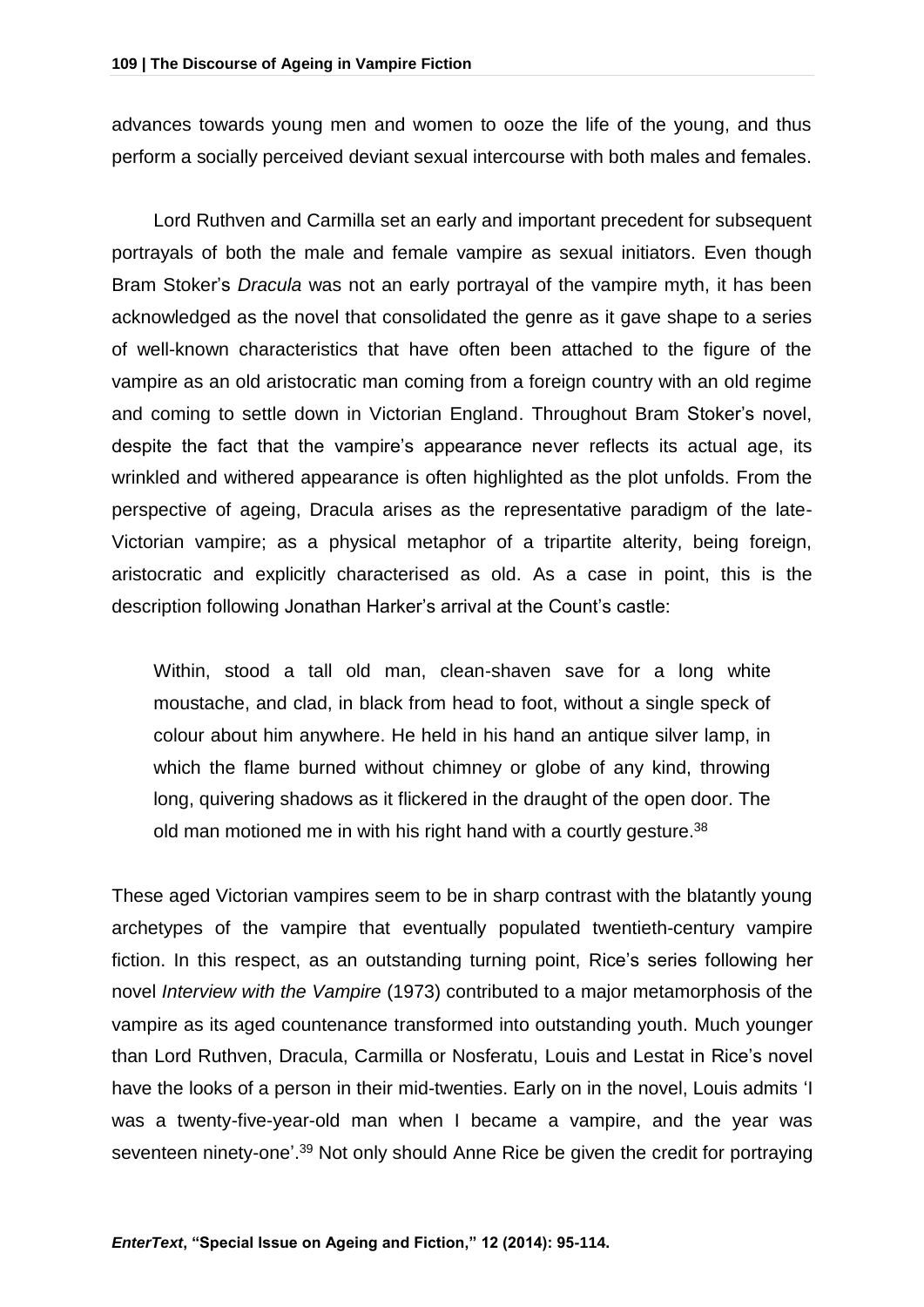young vampires as leading characters of her novels, but also for introducing the figure of the vampire child, personified through Claudia. It is significant to notice that, as vampires' appearance becomes gradually younger, readers are also allowed to gain a deeper insight into the vampire's motivations, thus rendering them more humane and prone to sympathy, as a faked attempt at reintegrating their inner self with their reflection in the mirror, that is to say, their persona and their shadow, to use Jung's terms.

According to William Hugues, this gradual transformation responds to the fact the vampire must be interpreted as the embodiment of both authorial and social neuroses as well as the coded expression of more general cultural fears of which the author is an observer of his or her own times. In this respect, the evolving characterisation of the vampire in literature demonstrates the personification of different conceptualisations of ageing throughout time. In this respect, a clearly sharp contrast can be established between Stoker's characterisation of the vampire and the adolescent vampires populating Rice's novels even though they all can be characterised through their disaffection with ageing. As Martin Wood notes, Rice's vampire novels have forced readers to confront the core truths of the myth itself, finding themselves feeling an uneasy sympathy with monsters and, therefore, her works force a revision of our understanding of vampire mythology.<sup>40</sup> One of Rice's most blatant innovations is that, despite their actual old age, vampires look like adolescents and they are also presented as more corporeal. In this sense, in the first book of her series, *Interview with the Vampire*, Louis discovers that he has a reflection in a mirror, as also do all the other vampires he gets acquainted with. In Rice's novels, vampires begin to adopt an idealised image for the first time. In a way, vampires in contemporary fiction tend to subvert Woodward's theory of the mirror of old age, as their unified self does not meet a disintegrated or pathological image in the mirror – something so hideous that mirrors cannot even reflect as was the case with Victorian narratives of vampires – but they rather meet a faked unified reflection, a virtual image of youth that necessarily defies reality. This idealisation allows the vampires' reflection in the mirror, as it becomes a socially acceptable image to hide or avoid the effects of ageing in contemporary society. In turn, this underlines the social concern to hide the effects of ageing through the use of make-up or plastic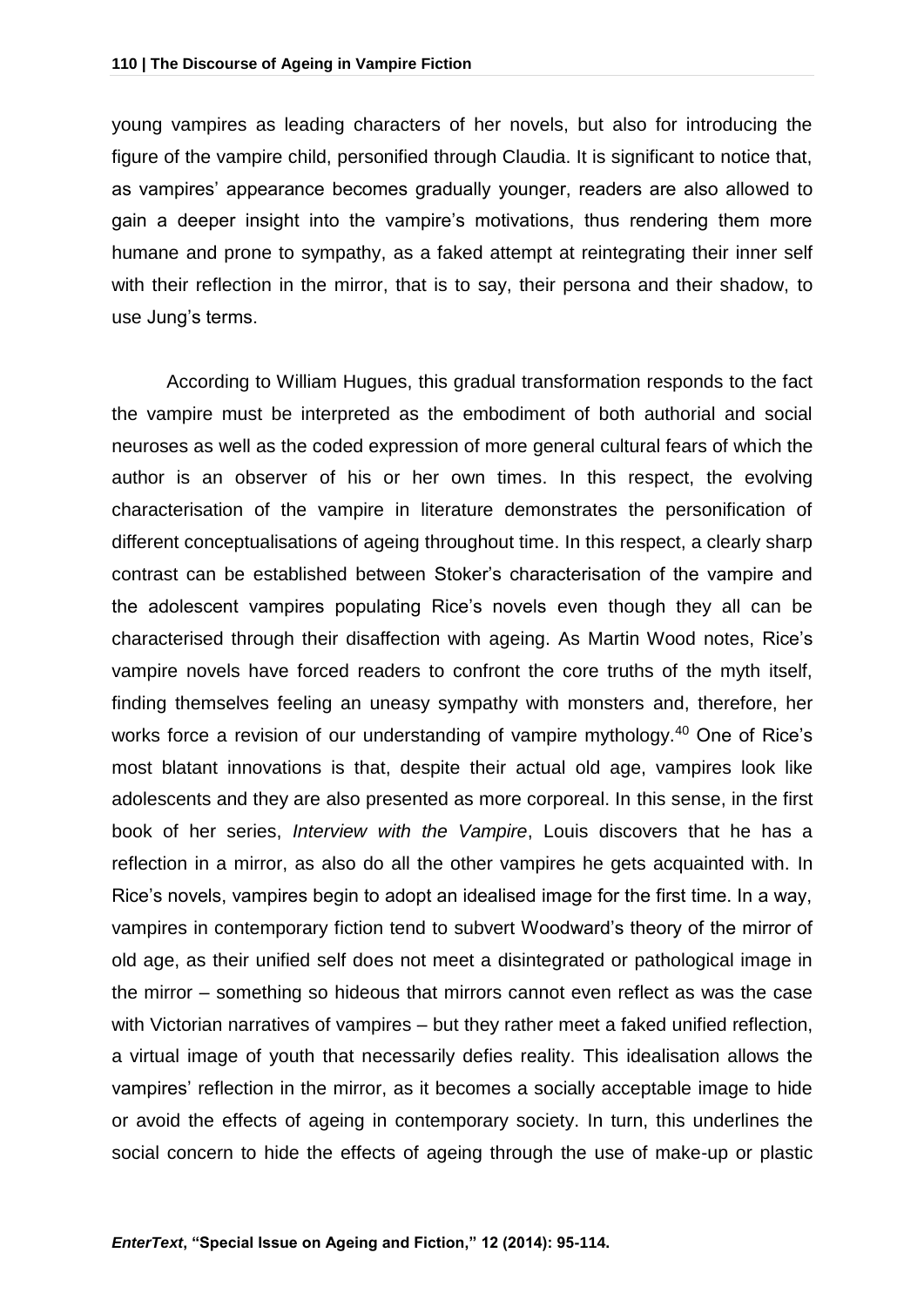surgery, and thus, render the traces of ageing invisible, just as the vampire also becomes more and more disaffected with the passage of time.

Moreover, as the vampire acquires further importance as the actual protagonist of the novel and thus raises the sympathy and understanding of the readership, it becomes customary that the vampire also presents a much younger appearance in clear contrast with previous portraits of vampires, whose appearance was remarkably older even if it never reflected their actual age. In this respect, following the tendency initiated by Rice's fiction, Stephenie Meyer's *Twilight* tetralogy features a male teenager vampire, Edward Cullen, who confesses he 'was seventeen and dying of the Spanish influenza the vampire<sup>'41</sup> when his father Carlisle transformed him into a vampire, in the summer of 1918, although the action of the novel is set in the year 2005. Again, the vampire can defy the effects of ageing but necessarily acquires a remarkably young appearance if he is to be sympathetic to the reader. Therefore, ageing is ultimately rendered invisible.

In addition to featuring outstandingly young vampires in their adolescence, following the trace of Rice's revenants, contemporary vampire fiction often portrays vampires as children, taking Rice's Claudia as a clear prototype. If the portraits of adolescent vampires seem to defy Woodward's theory of the mirror of old age, the vampire child also seems to call into question Lacan's theory of the infant's fragmented self that fantasises about the integrated image it sees in the mirror. In the case of vampire narratives featuring vampire children, the vampire child perceives the sharp contrast established between its unified self and the fragmented image in the mirror, as its appearance is notably infantilised while its inner self is remarkably old. Obviously, this childish appearance despite their blatant senescence also brings literally to mind the metaphor of ageing as a second childhood and as an attempt at pursuing the fantasy of ageing as a golden age.

As cases in point, Laurell K. Hamilton's *Guilty Pleasures* (1993), which gave rise to her series of novels featuring Anita Blake as a vampire hunter, portrays a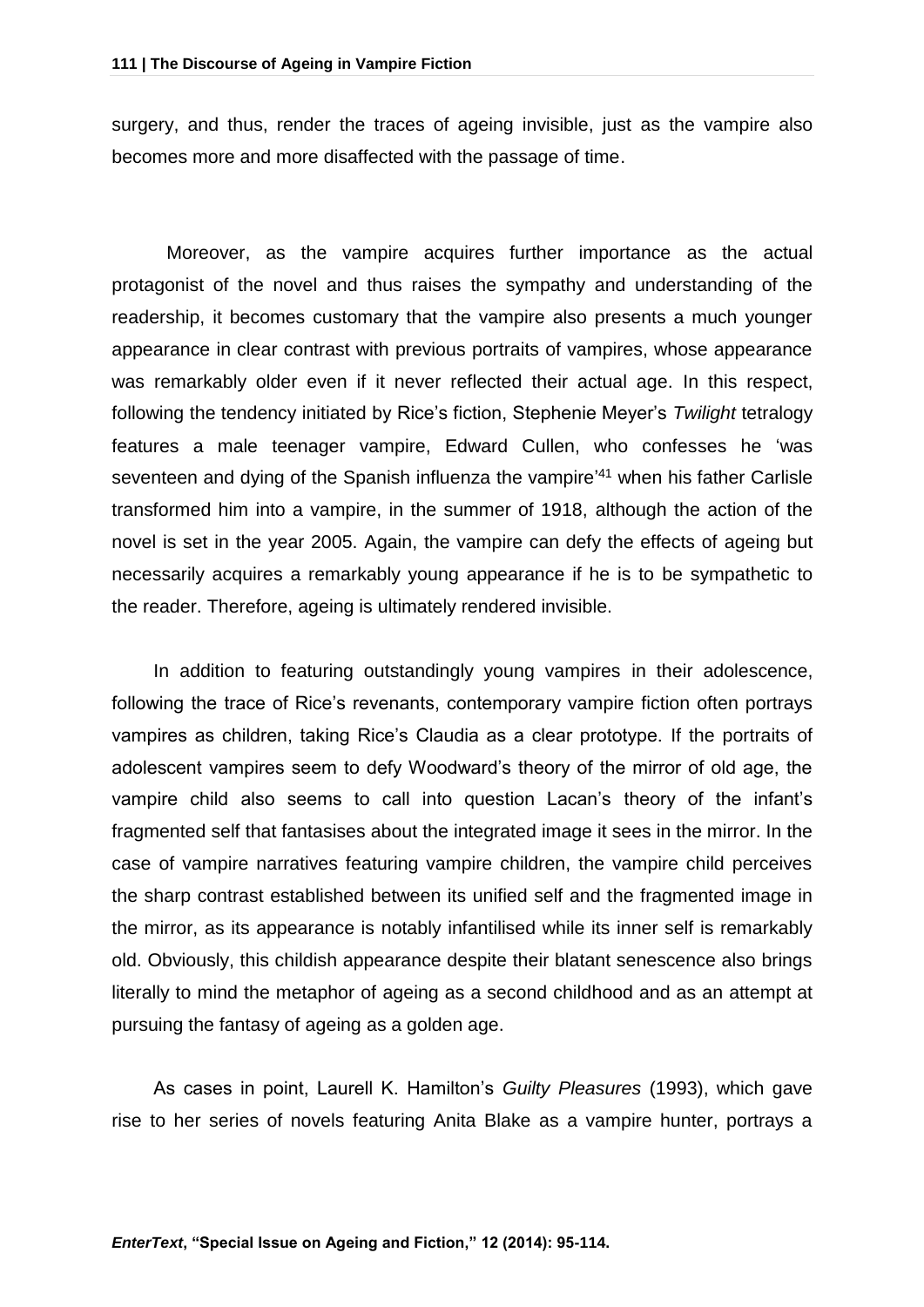female child as the master of the vampires that populate the city, describing her in the following terms:

She had been about twelve or thirteen when she died. Small, half-formed breasts showed under a long flimsy dress. It was pale blue and looked warm against the total whiteness of her skin. She had been pale when alive; as a vampire she was ghostly. Her hair was that shining white-blond that some children have before their hair darkens to brown. This hair would never grow dark.<sup>42</sup>

Similarly, Swedish author John Ajvide Linqvist's successful novel *Let the Right One In* (2004) narrates the story of Oskar, a twelve-year-old child, bullied at school, who meets the twelve-year-old looking Eli, who, in turn, happens to be a two-hundred-old vampire forever frozen in late childhood.<sup>43</sup> The proliferation of vampire children in contemporary vampire fiction underlines a significant diachronic evolution from portraits of aged vampires in Victorian fiction to adolescent and infant vampires in contemporary narratives as the figure of the vampire becomes more sympathetic and appealing to younger audiences. The image of the vampire as an embodiment of the aged has moved from a sign of difference and pathology to blatant invisibility as the effects of ageing are vanished from the picture, thus underlining a faked integration with the image of the old in the mirror. The vampire child easily befriends human children that seem to be their age but they are absolutely unaware of the age span separating them and that is precisely what joins them together. As ageing remains invisible, it no longer becomes a sign of difference, and from this follows that age only seem acceptable as long as it remains hidden.

#### **Conclusions**

Following this chronological transformation of the portrayal of the literary vampire as an embodiment of the aged individual, it can be argued there exists a general tendency moving from portraits of pathology to depictions of invisibility in relation to old age. In Victorian times, the vampire's aged appearance arose as a sign of difference and its image was not reflected in mirrors because it truly became an embodied mirror reflecting people's age. Following Lacan, the vampire thus became a sign of disintegration as people failed to recognise the vampire as the disintegrated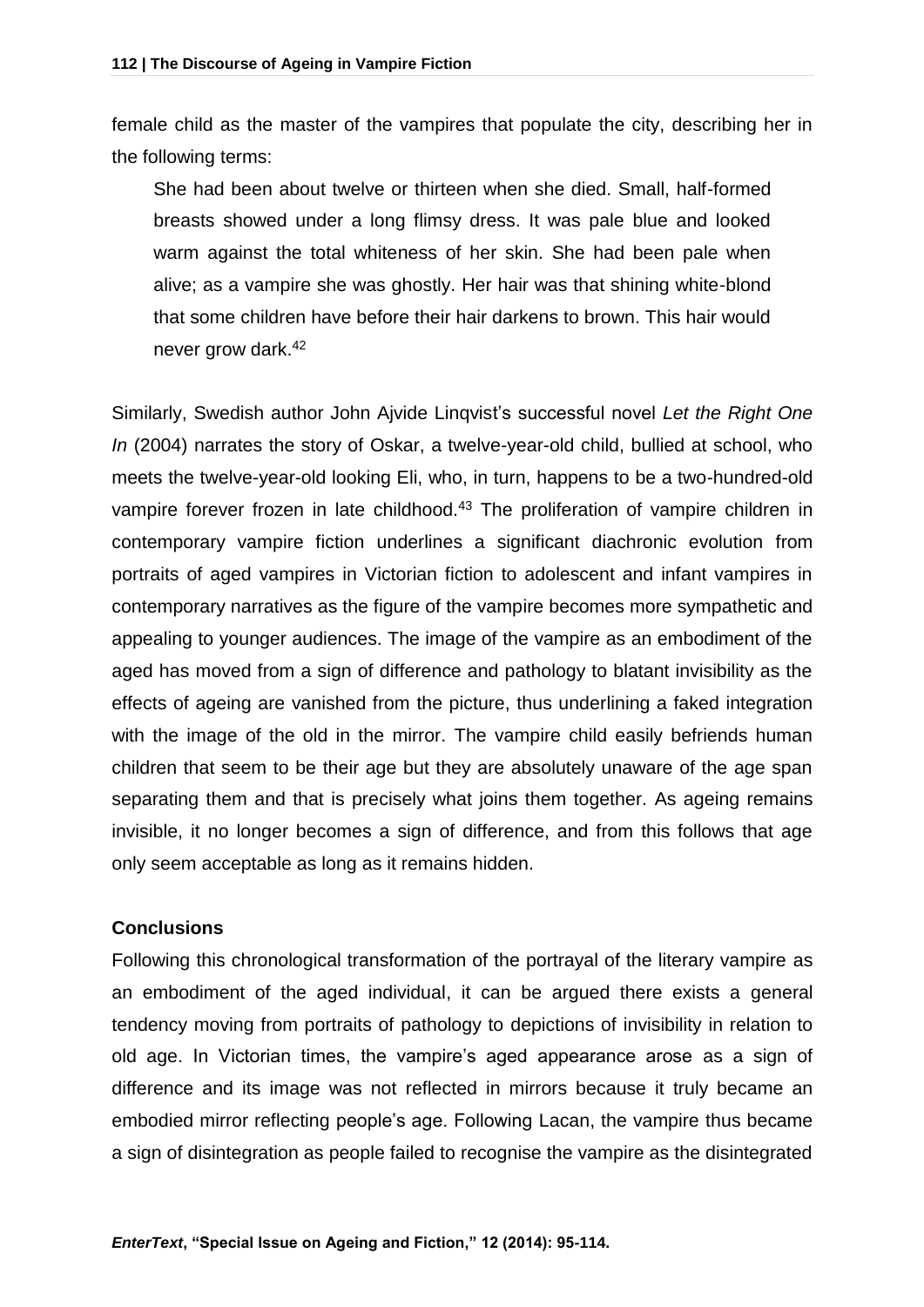reflection of their own self; the void between body and inner self. Their reflection is non-existent as a sign of pathology and difference. Subsequently, as the vampire grew younger, it also acquired more centrality as the real hero, apparently becoming the embodiment of the integrated image between the body and the mind. Its image is often reflected in mirrors in many contemporary manifestations as the vampire becomes socially-accepted and its presence becomes endemic in society. Nonetheless, this integration renders age invisible, as the vampire's image is deceitful, and therefore, does not reflect its actual age, as the process of ageing is often hidden or counteracted through make-up and surgery. Consequently, the contemporary literary vampire does not truly illustrate an integrated image through which the subject is enabled to identify himself as he merely responds to global and social utopias of eternal youth rather than portraying actual age as a desirable stage in life in which the individual attains self-fulfilment.

#### **Endnotes**

 $\overline{a}$ 

<sup>3</sup> Karen Chase, *The Victorians and Old Age* (Oxford: Oxford University Press, 2009), 6.

<sup>5</sup> Karen Chase, *The Victorians and Old Age* (Oxford: Oxford University Press, 2009).

<sup>7</sup> Robert N. Butler, 'Ageism,' *The Encyclopedia of Aging* (New York: Springer, 1987), 22-23.

<sup>10</sup> Mangum, 98.

<sup>1</sup> Teresa Mangum, 'Growing Old: Age,' Herbert F. Tucker, ed., *A Companion to Victorian Literature and Culture* (London: Blackwell, 2005), 97-109.

<sup>2</sup> Rene Descartes, *The Philosophical Writings of Descartes*, trans. John Cottingham, Robert Stoothoff, Dugald Murdoch and Anthony Kenny (Cambridge: Cambridge University Press, 1984-1991).

<sup>4</sup> Cicero, *Letters of Marcus Tullius Cicero with His Treatises on Friendship and Old Age; Letters of Pliny the Younger. The Five Foot Shelf of Classics*, Vol. IX (New York: Cosimo, 2009), 59.

<sup>6</sup> Helen Small, *The Long Life* (Oxford: Oxford University Press, 2007), 6.

<sup>8</sup> David Hackett Fischer, *Growing Old in America: The Bland-Lee Lectures Delivered at Clark University* (New York: Oxford University Press, 1978).

<sup>9</sup> Thomas R. Cole, *The Journey of Life: A Cultural History of Aging in America* (Cambridge: Cambridge University Press, 1992).

<sup>11</sup> Small, 3.

<sup>12</sup> Stephen Katz, *Disciplining Old Age: The Formation of Gerontological Knowledge* (Charlottesville: University Press of Virginia, 1996).

<sup>13</sup> Ibid., 105.

<sup>14</sup> Ibid., 106.

<sup>15</sup> Ibid., 99.

<sup>16</sup> Ibid., 102.

<sup>17</sup> Ibid., 103.

<sup>18</sup> Fred Botting, *Gothic* (London and New York: Routledge, 2004), 144.

<sup>19</sup> William Hughes, 'Fictional Vampires in the Nineteenth and Twentieth Centuries,' David Punter, ed., *A Companion to the Gothic* (Oxford: Blackwell, 2000), 143-153.

<sup>&</sup>lt;sup>20</sup> Leonard G. Heldreth, 'S.P.Somtow's Timmy Valentine: The Vampire as Archetype and Fragmented Reflection,' Leonard G. Heldreth and Mary Pharr, eds., *The Blood is the Life: Vampires in Literature* (Bowling Green: Bowling Green State University Popular Press, 1999), 121-137. <sup>21</sup> Ibid., 121.